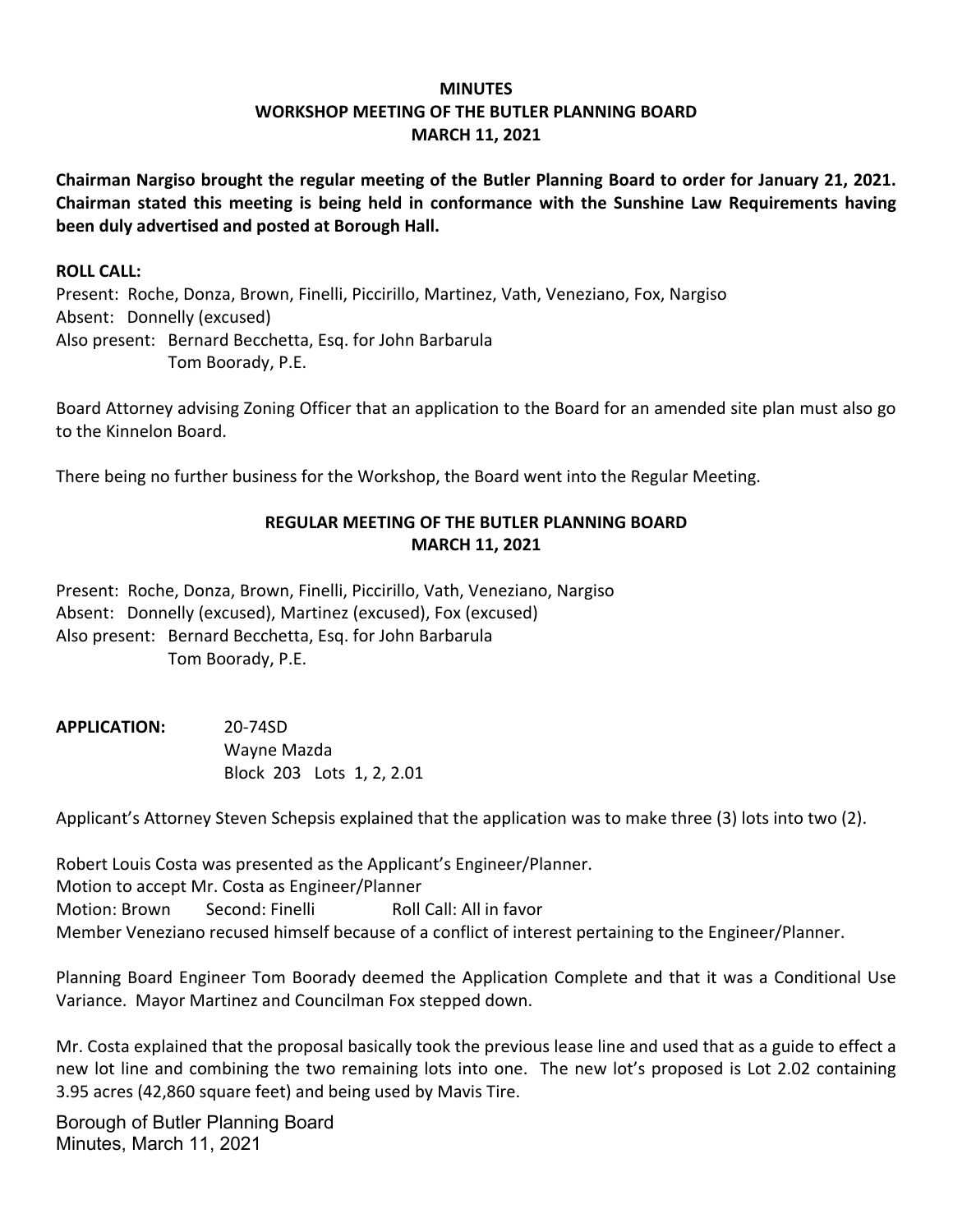Kevin DiPiano, a principal in the corporate ownership, testified to the history of the site.

Motion to open to the public: Brown Second: Finelli Roll call: All in favor No one from the public, Motion to Close the public portion: Brown Second: Finelli Roll Call: All in favor

Motion to approve application with the following conditions:

- 1. Includes a variance for the 4 car display areas within the front yard 25' setback.
- 2. No parking along the drive aisle parallel to the row of evergreens on the right side of the building.
- 3. The zoning table for proposed Lot 2.02 be revised to indicate no side yard variance is required.
- 4. Proposed Lot 2.03 improved with a stormwater detention basin. If approved an Operation & Maintenance Manual be prepared and recorded with the subdivision deed in conformance with the Borough Code and NJAC 7:8. The O&M Manual to be submitted to Borough Engineer for review and approval and to the Borough Attorney.
- 5. The legal description of a drainage easement crossing from Proposed Lot 2.03 to Proposed Lot 2.02 shall be reviewed and approved by the Borough Surveyor prior to recording.
- 6. The final revised minor subdivision plans shall be submitted to the Board, Board Engineer and Borough Surveyor for review and approval prior to signing the plans and signing the deeds for recording. There shall be a separate deed for each new lot, including legal descriptions, deed restrictions, required easements for review and approval by the Board Engineer, Attorney and Surveyor. Prior to approving deeds for recording, the Butler Board Secretary must first receive a status report confirming all escrow and fees and property taxes of both properties are current.
- 7. Minor Subdivisions are required to be file with the Morris County Clerk within 190 days. The Applicant must prepare revised plans, form of deeds and legal descriptions for review and approval as soon as possible to allow time for review and record deeds.
- 8. No parking or storing of vehicles in the aisles or in violation of the approved site plan and the zoning ordinance.

Motion: Brown Second: Finelli Roll Call Yes: Roche, Donza, Brown, Finelli, Vath, Morley, Nargiso No: None

**CORRESPONDENCE:** – Memo from Borough Clerk regarding adoption of Ordinance 2021‐2 Amending and Supplementing Chapter 143 Land Use amending Certain Provisions Pertaining to Storm Water Management.

**RESOLUTIONS:**  Application 20‐187V Herjon Shaqiri, 41 Kiel Avenue Block 40 Lot 17

Motion to Approve Resolution: Brown Second: Finelli Roll Call Yes: Roche, Donza, Brown, Finelli, Vath, Nargiso

Borough of Butler Planning Board Minutes, March 11, 2021